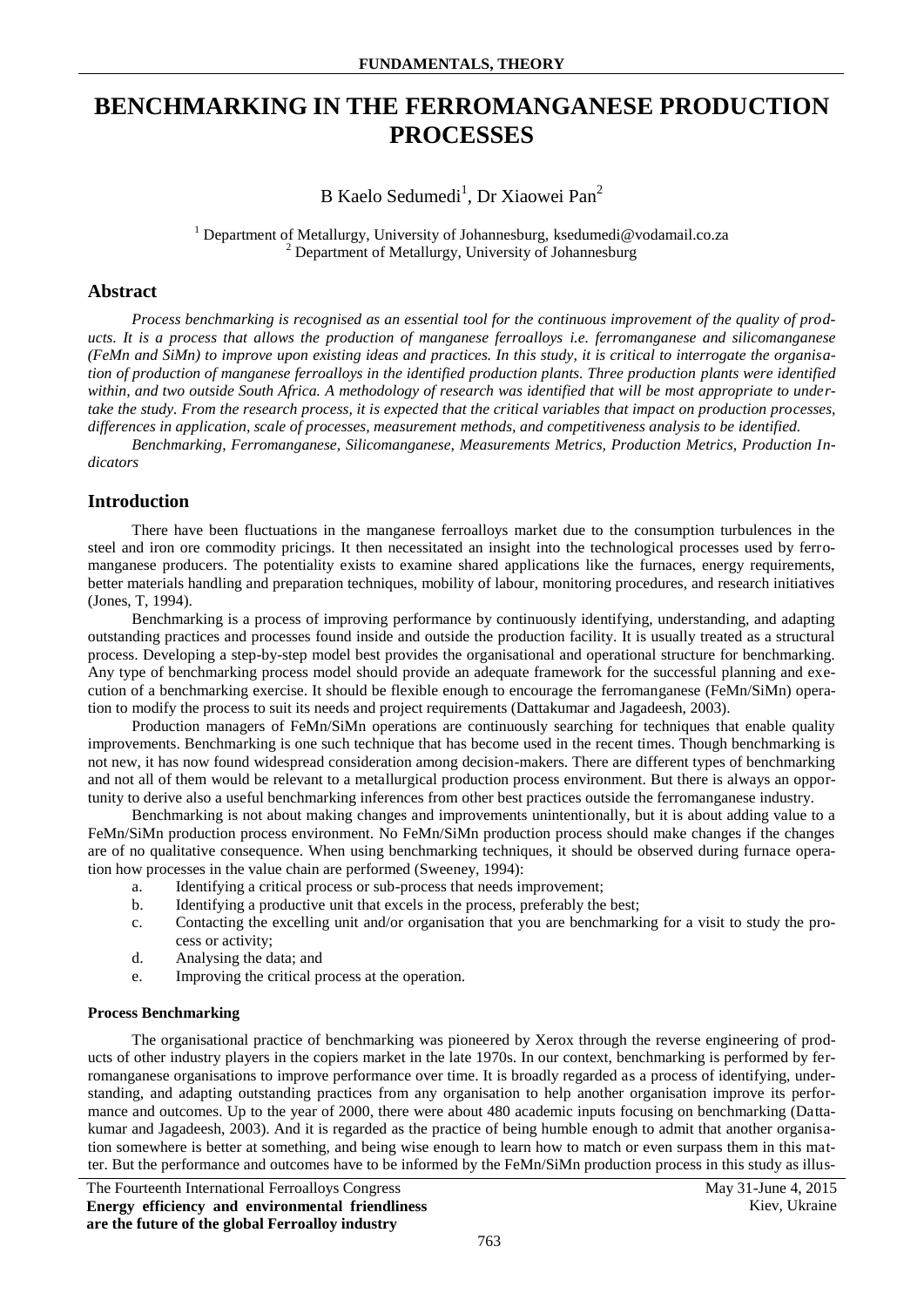trated by reactions of Figures 1 and 2. The general motto followed is as follows: Average is the bottom of good and the top of bad (Dattakumar and Jagadeesh, 2003; Jetmarova, 2011).

**Figure 1:** Manganese ore transformations under air

$$
MnO_2 \_500^0C \_ Mn_2O_3 \_900^0C \_ Mn_3O_4 \_1700^0C \_ MnO \_1700^0C \_ Mn
$$

And different Mn ore transformations have the following stoichiometric reactions in detail:

**Figure 2:** Reactions of Mn ore transformations

| (1) |  |
|-----|--|
| (2) |  |
| (3) |  |
| (4) |  |

The above reactions  $(1) - (3)$  are kinetically controlled for an optimal outcome of producing FeMn/SiMn, and (4) by the thermodynamic environment.

Summarily it could be said that benchmarking is a systematic and disciplined process of examining your own processes in the following manner:

- (a) Finding who is better or best;
- (b) Learning how they do it;
- (c) Adapting it to your organisation;
- (d) Implementing it; and
- (e) Doing it continuously.

In the same vein, benchmarking is not:

- (a) Only competitive analysis and benchmark cataloguing;
- (b) Number crunching;
- (c) Site briefings and observations;
- (d) Just copying or catching up;
- (e) Spying; and
- (f) Quick and easy.

## **Production Metrics**

Due to the rapid growth in its steel production, China has become the most important market for manganese and ferromanganese. To date, it has imported manganese ore rather than FeMn/SiMn, mostly from South Africa. It remains a sizeable exporter of manganese alloys, although the government is discouraging conversion agreements for reasons of environmental protection. Furthermore, the Nikopol plant in Ukraine is an important factor in the world market due to its sizeable capacity of 1.3 m tonnes per annum (tpa). In 2005-2006, the Government of Ukraine attempted to renationalise the plant. A dispute between the majority owner Interpipe and the minority shareholder, Private Intertrading disrupted production over the past few years, and played a role in the tight market (Jones, R, 2007; Olsen et al, 2007).

Much of the capacity in mainland Europe has closed over the past two decades, with Eramet's France plant closing in 2003. In Norway, the manganese alloy plants are increasingly focusing on special grades. A limited number of global mineral resource groups continue their hold on high-grade manganese ore reserves, though black-economicempowerment initiatives in South Africa may lead to new market entrants in the near future. It is can be observed that the Mn ore producers have generally been reluctant to invest in the development of ferromanganese facilities over the past decade or so (Jones, T, 2007).

The basic assumption is that the objective of ferromanganese (FeMn) and silicomanganese (SiMn) producers is to maximise profits. The gain or profit is calculated as being the difference between the value of the produced products i.e. the product value, and the value of the factors of production or costs used. This objective is often called simply profit maximisation. Based on the assumption of profit maximisation, three classical economic issues related to the act of FeMn/SiMn production can be identified (Olsen et al, 2007; Rasmussen, 2013):

(a) What to produce?

The producer usually has the option of producing alternative products with the available production plant. The producer may choose to produce one product e.g. the standard product which is the high carbon ferromanganese (HC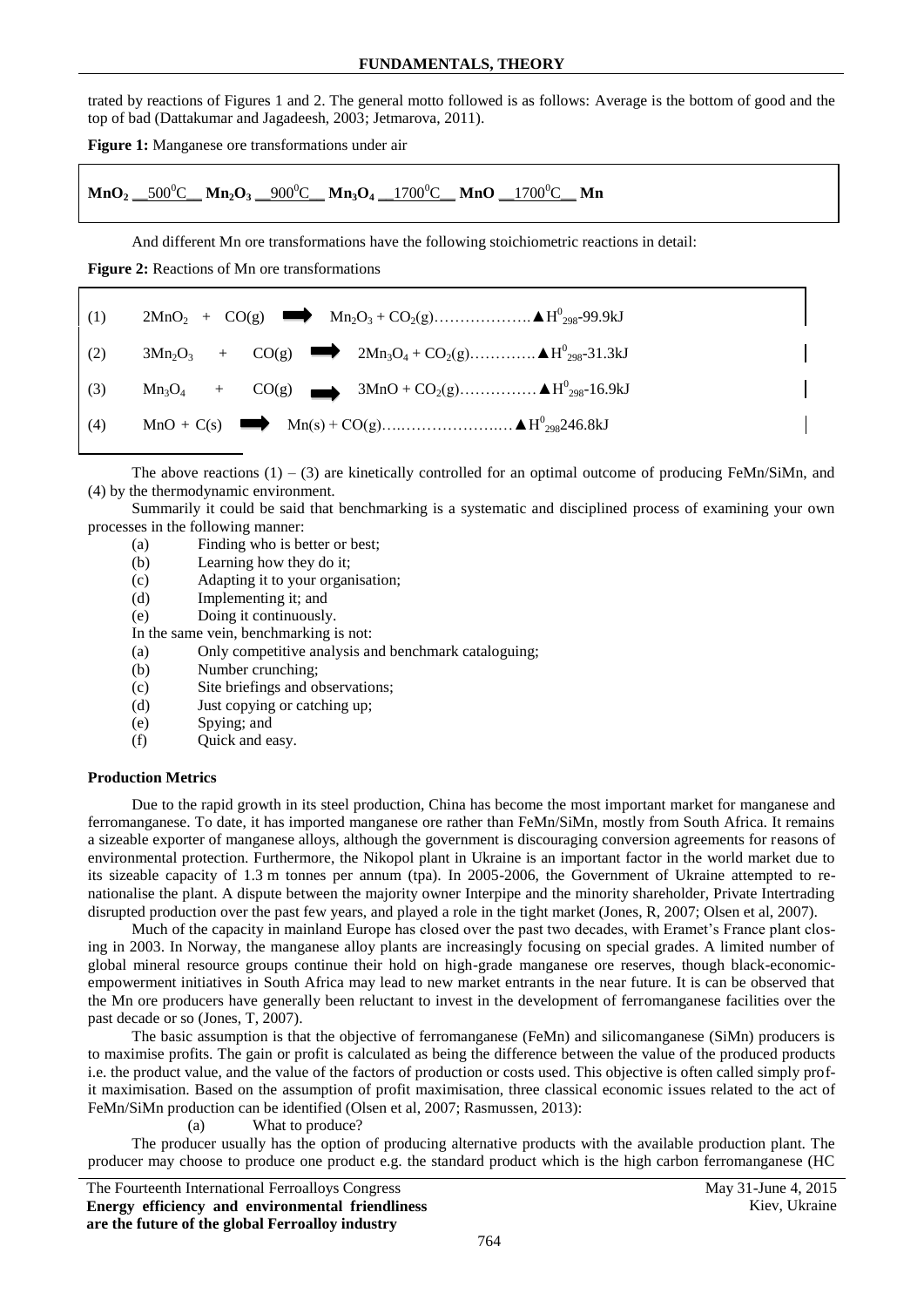FeMn); or may produce a combination of HC FeMn, silicomanganese (SiMn), low carbon ferromanganese (LC FeMn) and/or medium carbon ferromanganese (MC FeMn).

#### (b) How much of FeMn/SiMn to produce?

A production process can be carried out more or less intensively. Products can be manufactured using a larger or smaller amount of input materials. The size of the production will depend on this. But what is optimal? To add more inputs like Mn ore, fluxes and reductants, which would result in a large production, or to add less, which would result in reduced costs?

### (c) How to produce FeMn/SiMn?

A product can often be produced in several ways. For example, it is possible to reverse undesirable elements by introducing certain fluxes or optimal tapping methods can be used, or appropriate casting cooling methods should also be considered for better crushing and screening of ferromanganese. But what choice would be optimal? What kind of input would result in the lowest costs? Time is also an important factor. How will the blending of the Mn ores and reductants be done to improve the kinetics of the Mn ore reduction to achieve the required optimal results.

In general when speaking of production and related economic issues it is often assumed that the functionality of a ferromanganese production plant is given. If this was the case, the key economic issues concerning production would be related to the question of how to best utilise a given production plant. For example, should the process engineer use the blended or unblended Mn ore, and with which combination of reductants and fluxes?

In practice the production metrics and economic issues concerning production are not well-defined with respect to benchmarking. It is of course possible to make changes to the given production plant, either by investing in new production facilities, or by renting or leasing some aspects of the production facilities. The functional areas of managing the waste materials could be viewed along the same lines as other factors of production, and the issue of how much waste management efforts it would be optimal to apply is in principle also an entirely ordinary production metrics and an economic issue. Whilst it is possible to be considerate of this important principle, when it comes to decisions which have long term implications and concern the production framework, such issues are traditionally discussed when purely focusing on investment and financial planning.

There is no clear-cut distinction on how and when in the theory of production the fixed asset and the related fixed costs become variable. A description of the theory of optimisation of production is based on the assumption that the price of inputs and outputs are determined by external factors and cannot be influenced by the producer. And the FeMn/SiMn producer would be regarded as a price taker in this context. However, a generalisation of the theory to account for conditions in which prices are not constant but dependent on the size of the production could be worked out. Generally, there are no real problems in deriving principles for production optimisation under conditions in which prices are not fixed, i.e. they depend on the quantity produced. However, in this context, the problem of the pricing of output becomes an important subject (Jetmarova, 2011; Rasmussen, 2013).

#### **Interface of benchmarking and production**

The interface of benchmarking and ferromanganese production process has to be clarified by the choice of unit of analysis i.e. the process of FeMn/SiMn production. FeMn/SiMn production involves the following functional areas as described above: (a) Materials receiving: raw materials shown primarily as charge feed; (b) Production: processed material shown as recovered metal – HC FeMn, MC FeMn, LC FeMn and SiMn; (c) Waste materials: waste materials would comprise slag, baghouse dust, and slimes from candy filter; (d) Recovery: recycling for further processing like metal from crushing, slag for Mn reprocessing, and dust from baghouse with high Mn content; and (e) Final processing: sale and disposal of FeMn/SiMn to market, aggregate from Metal Recovery Plant (MRP) to construction industry, slimes to dams, dust to dust storage, and waste slag to dump (Olsen et al, 2007). From this explanation, the following table can be formulated:

| <b>MATERIALS</b><br><b>RECEIVING</b><br><b>RAW</b><br><b>MATERIALS</b> | <b>PRODUCTION</b><br><b>OUTCOMES</b><br><b>PROCESSED</b><br><b>MATERIAL</b> | <b>WASTE</b><br><b>MATERIALS</b><br><b>WASTE</b> | <b>RECOVERY</b><br><b>FURTHER</b><br><b>PROCESSING</b>                                      | <b>FINAL</b><br><b>PROCESSING</b><br><b>SALE</b><br><b>AND</b><br><b>DISPOSAL</b>                         |
|------------------------------------------------------------------------|-----------------------------------------------------------------------------|--------------------------------------------------|---------------------------------------------------------------------------------------------|-----------------------------------------------------------------------------------------------------------|
| - Mn ore<br>- Coke<br>- Fluxes<br>- Reductants                         | - HC FeMn<br>- SiMn<br>- MC FeMn<br>- LC FeMn                               | $-Slag$<br>-Baghouse dust<br>-Slimes             | Recycling<br>crushed metal<br><b>Slag</b><br>repro-<br>cessing<br>Dust<br>repro-<br>cessing | - Marketing<br>- Dust<br>dust<br>to<br>storage<br>- Aggregate<br>to<br>other industries<br>- Slag to dams |

**Table 1:** FeMn/SiMn functional areas in a typical ferromanganese plant

As stated as above, the context has to be clarified: the South African Mn ore that is an input material was described as the type of manganiferrous silicate carbonates, and not the oxide type. Where there are oxide types, they are

| The Fourteenth International Ferroalloys Congress |  |  |                                                  |  |
|---------------------------------------------------|--|--|--------------------------------------------------|--|
|                                                   |  |  | Energy efficiency and environmental friendliness |  |
| are the future of the global Ferroalloy industry  |  |  |                                                  |  |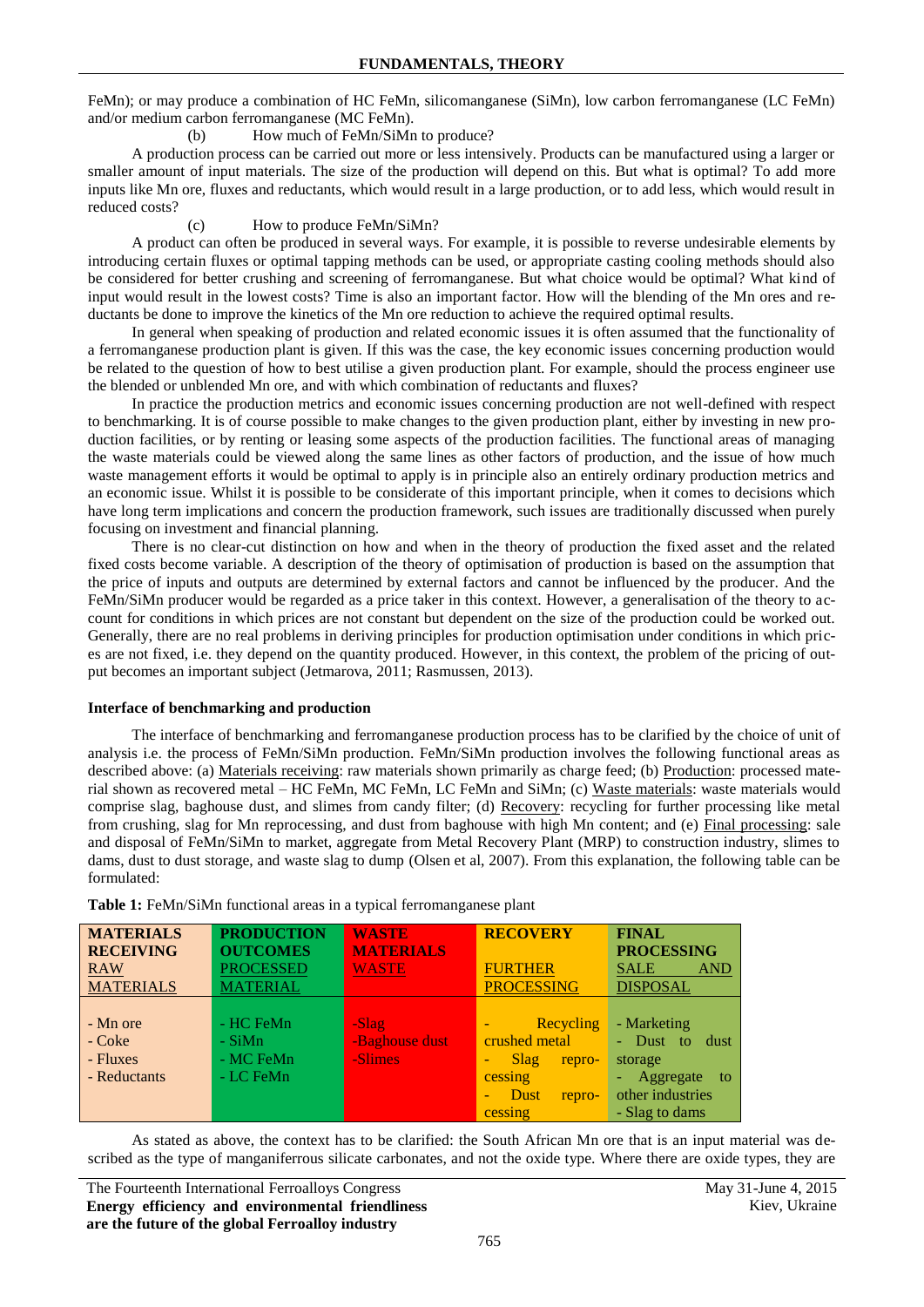very marginal and are not economic for large-scale exploitation (Jones, R, 2007). The benchmarking study should in essence explore how easily accessible input materials can be utilised to make the production of manganese ferroalloys competitive in South Africa. A comparative advantage already exists due to South Africa having the largest reserves of Mn ore in the world, which are greatly attributed to the Kalahari manganese reserves (Steenkamp, 2012).

Figure 1 below further simplifies the production process as specified in Table 1. Various functional and sub-functional ferromanganese plant areas should be able to uphold certain quality standards with respect to the required product specifications, materials handling, waste management, recycling procedures, as well as the final sales and disposal of the FeMn/SiMn products. The acceptable quality standards would also in turn create confidence from the product buyers. This would furthermore ensure that the understanding of the ferromanganese production process contributes to the profitability of the organisation.





#### **Characterisation of production focus areas**

Process benchmarking could be explored if it can develop relevant indicators for production benchmarking given the identified FeMn/SiMn production functional areas. The benchmarking will be biased towards the physicochemical aspects like the functional areas illustrated in Table 1 and Figure 1 above. The thermochemical data could be taken as a constant since there is an established database, and associated phase diagrams have been developed by industrial producers of FeMn/SiMn (Olsen et al, 2007; Tangstad, 2013)

The other form of benchmarking that was relevant for the study is generic benchmarking because FeMn/SiMn is part of a value chain in the steel making process. So the behaviour of the three-phase electric arc furnace also finds application in the production of steel and other ferroalloys like ferrochrome, ferrosilicon, ferrovanadium and ferronickel. There are elements that could be learnt from other ferroalloy producers on the efficiencies of production e.g. the usage of the same facilities for the production of ferromanganese and ferrochrome in South Africa.

#### **Research design**

There is very little academic material on benchmarking of ferromanganese production techniques, particularly for a developing country environment such as South Africa. However, the current limited scholarship all concur that the benchmarking exercise is a continuous improvement on product and/or production quality (Dattakumar and Jagadeesh, 2003). There is a large number of benchmarking models, but a methodological orientation in them is not easy. The ferromanganese benchmarking research intends to propose best practices that could be implemented and those that have been observed (Jetmarova, 2011).

This study will be informed by basing its observations and interactions on specific production facilities. Such production facilities would be informed by the production methodologies employed, and could be approached trough two distinct dimensions or a combination thereof:

*Benchmarking from a ferromanganese production survivalist perspective:*

The leading producers of manganese ferroalloys are also owners or part owners of manganese mines. These producers could have an inward perspective of what could influence their production parameters because the raw materials are of known properties. There has always been availability of good quality manganese ore in countries like South Afri-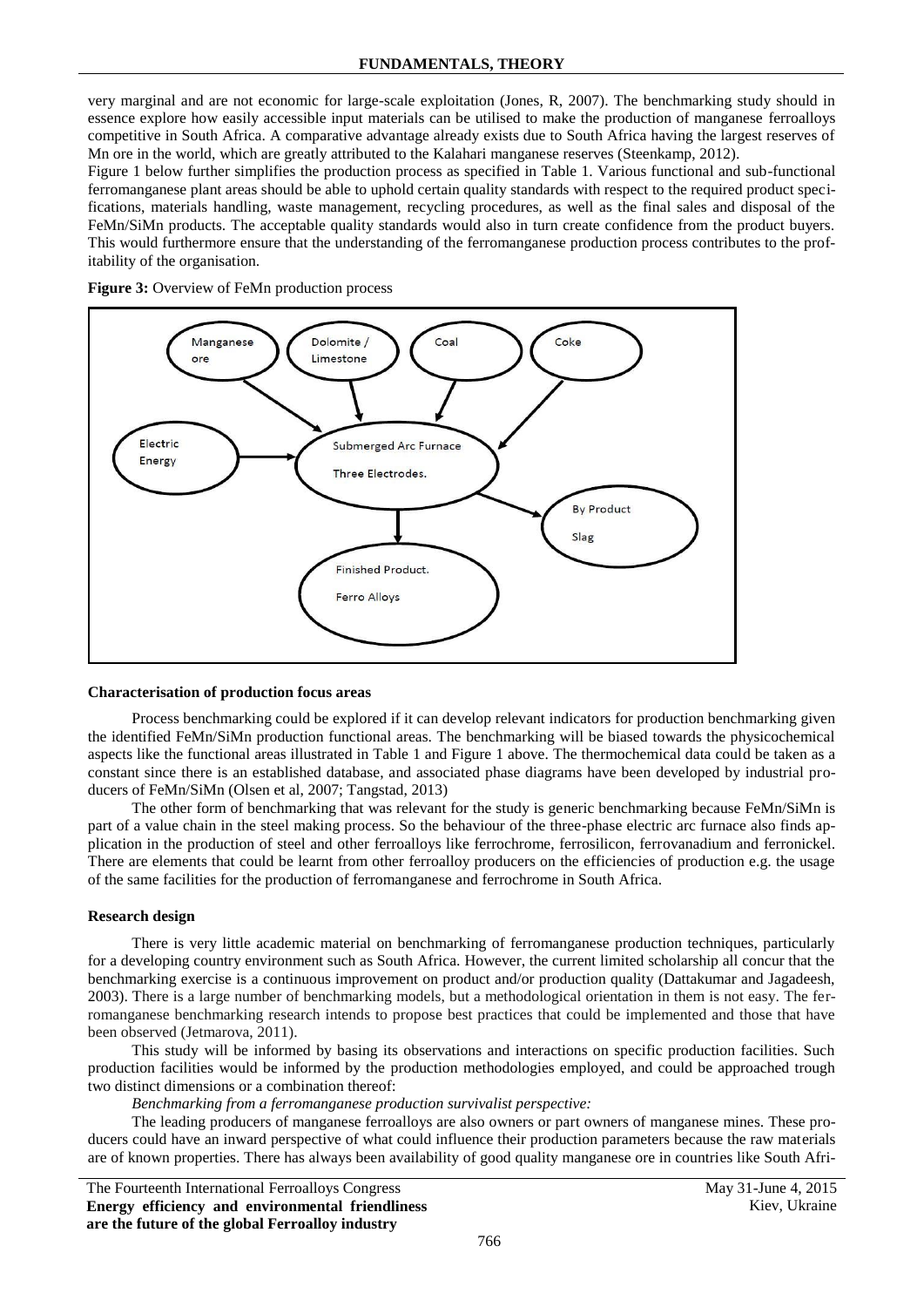ca, Gabon, Russia, Australia and Ghana. However, the ore resources would always deplete in terms of quality and quantity in some instances, as a mining and geological reality. The comparative advantage is unnoticeably regarded as the most critical factor of benchmarking by these producers.

Furthermore, the benchmarking indicators in respect of ferromanganese production performance are purely identified as being within the constraints of the organisation. Factors that would be considered here would be the following: reliability of Mn ore from own sources, carbon monoxide (CO) reactivity of Mn ore, enthalpy values for heating and reduction, reduction rate and liquidus of different slags, and carbon dioxide  $(CO<sub>2</sub>)$  reactivity of carbon materials (Olsen et al, 2007).

*Benchmarking from a ferromanganese production competitive perspective:*

Ferromanganese producers could also seek learning experiences from other known good producers. It would be an identification of best practices within the sector. In this instance, for example, unknown properties of excellent raw materials could be a preserve of certain FeMn/SiMn producers, bridging effect and permeability of various raw materials, and electrical conductivity of the cokebed surface. The raw materials include good quality reductant and Mn ore (Olsen et al, 2007).

It would be important to consider this benchmarking perspective because it introduces what is not known to a FeMn/SiMn facility. More will be understood about what differentiates one FeMn/SiMn facility from the other. Where appropriate, certain inferences should be made to identify the key indicators that define the benchmarking techniques.

The study emanated from a critical industrial interest and would be a reflection on a particular aspect of FeMn/SiMn pyrometallurgical processes, i.e. general process practice within the producing organisations. It would be a study dominated by empirical research whereby analysis would be deductive, thematic and also based on the methodological approach. Again, the FeMn/SiMn producing South African organisations should form the basis of the study as a key area of research. Based on cases for inference, lessons from other global FeMn/SiMn and ferroalloys facilities will be studied and insights will be accumulated. The dominant research design classification would be empirical, mostly based on numeric, textual, and hybrid data i.e. surveys, secondary data analysis, partly from experimentation done and comparative studies. In this instance, the research environment is of a high control (Mouton, 2001). Therefore, no theory or hypothesis would be formulated; however, the study would also be guided by certain theoretical framework expectations.

## **DESIGN CONTEXT**

Modern FeMn/Si production processes are mature and have basic stages. The added element that needs to be observed is the creation of strongly innovative FeMn/SiMn pyrometallurgical processes which could be influenced by the following four trends: (1) innovation and influx of new technology, (2) pressure of time on the market, (3) increasing customer demands, and (4) globalisation (Brombacher, Sander, Sonnemans & Rouvroye, 2005). It was established that benchmarking was influenced more significantly by best practices controlling strategic implementation of production processes (project selection, goals, technology leadership, product strategy and customer involvement) than by metallurgical processes associated with the execution of benchmarking (process control, metrics, documentation and change control).

Best practices associated with strategic implementation were widely adopted than best practices associated with controlling and executing benchmarking (Dooley, 2000). With that said, the research design aims at developing new methods in benchmarking of the production of manganese ferroalloys, a form of key indicators as a test (Mouton, 2001). Possible limitations would be understood from the context of the methodological studies being largely context bound in the developed countries' environment. Very little methodological research has been carried out in a developing-country environment, although such production was global.

The limitations would thus be how the data has to be sampled to represent actual production phenomena. In such studies, data is collected through standard design types like surveys and experiments. For example, in our study we have the endothermic Bourdouard reaction i.e.  $C(s) + CO_2(g) = 2CO(g)$ , which has well-known recorded variables like the enthalpy of the reaction at 172kJ.mol<sup>-1</sup>. Similarly,  $C(s) + MnO(1) = == = Mn(1) + CO(g)$ , is a well-recorded exothermic reaction at the metal-slag interface. Therefore, any source of previous research error in the known analysis of the pre-reduction and cokebed zones could be a serious limitation of the methodological research.

#### **Research process**

#### *Process context*

The research process is a reference point for the whole methodology of research (Mouton and Muller, 1998). Hence the study was based on an approach to identify the key and/or representative production process environments in South Africa as in the reference cases to be used. Observations will be made and production processes physically surveyed. Secondary material will be collected and transformed into data categories for further analysis and evaluation. Hence, phenomenologically the results would be able to illuminate the specifics of various situations to arrive at a best method(s), which are representative of the FeMn/SiMn production processes. Accordingly, the study will attempt to develop methods through key indicators of how benchmarking can be developed and conducted in South Africa. There-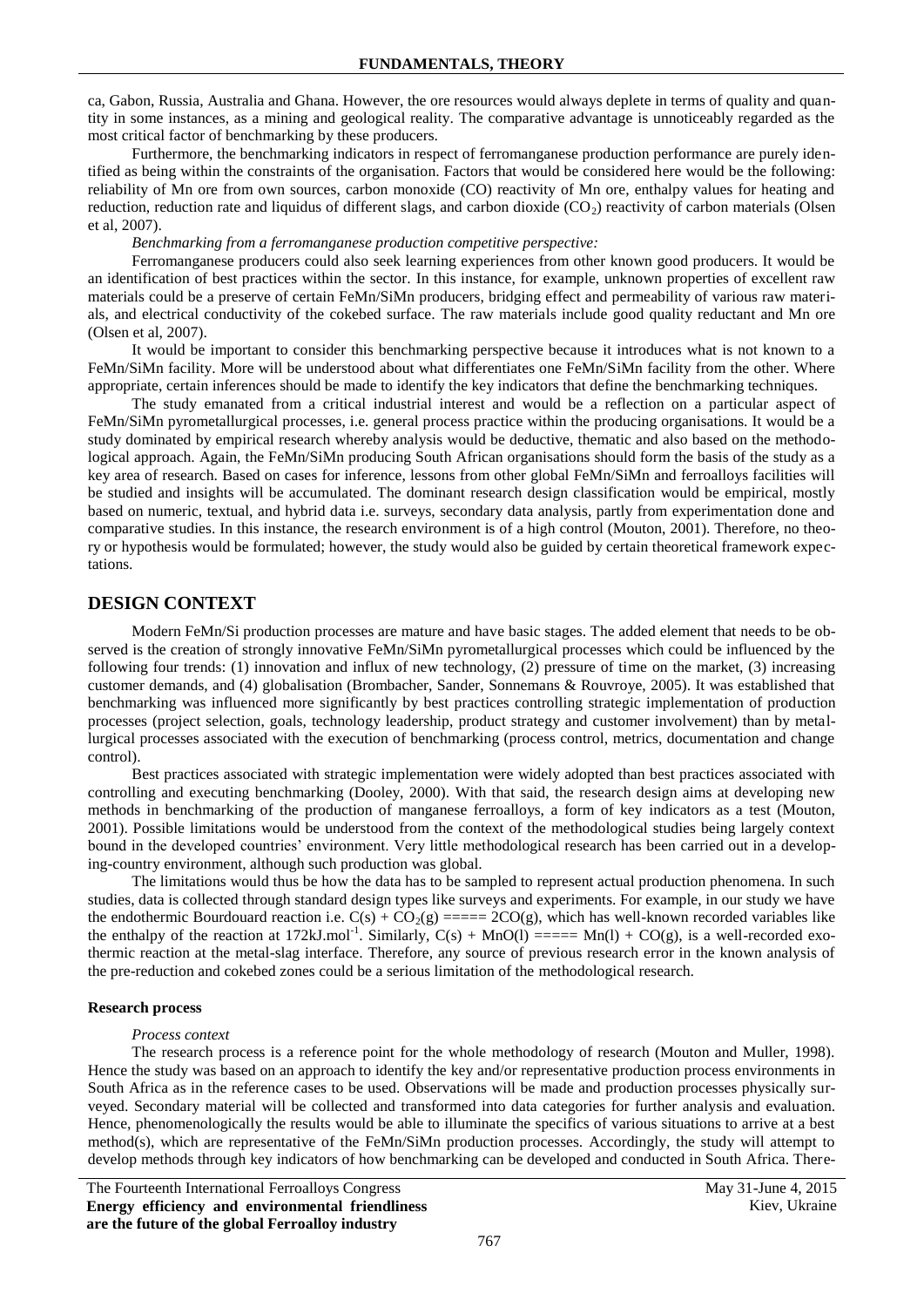fore, the types of evidence required to undertake the study would require surveys, observations, a collection of historical data for analysis, evaluating of the plant pyrometallurgical practices, the analysis of existing data, and in-depth literature review.

Analysis of data was undertaken by looking at the FeMn/SiMn production process from a technical environment like that in Figure 4. Some of the observations made during the course of the research process should be substantiated by accurately recording each step along the way. A fundamental part of the analysis method in methodological research is the inductive analysis adopted in this study through the evaluation and description of the identified plant production processes. The historical research errors of interviewer and observer effects could be unearthed by using both normal statistical and qualitative forms of data analysis in this methodological study (De Leeuw, 1992).

**Figure 4:** Ferromanganese furnace view



It is easier to determine accurate definitions and appropriate levels of construct abstraction from multiple cases because constructs and relationships are more precisely delineated (Eisenhardt and Graebener, 2007). Hence, the equipment-producing organisations and mining resources organisations would be investigated for this study, as there will be inferences from other industrial sectors. An integrated design can be followed in a qualitative research design to arrive at a built theory. Its analysis would normally follow the following stages as research develops for a generalisation model (Eaves, 2001):

#### *Activity-by-activity analysis --- Brief Analytical Concepts --- Categories --- Sub-categories --- Linkages among Categories --- Core Theoretical Framework*

#### *Empirical data*

Here, cases would be divided into three primary and two secondary reference cases and various data would be consulted from various sources in the industry including suppliers of ferromanganese-producing equipments as in Table 2. The five reference cases are a HC FeMn producer, a SiMn producer, a LC/MC FeMn producer, a new HC FeMn producer, and a HC FeMn producer for the European market.

| <b>Reference Cases</b>   | Mn ore type         | <b>Case Type</b>    | <b>Context</b>             |
|--------------------------|---------------------|---------------------|----------------------------|
| 1. P1: HC FeMn producer  | Braunite II, Rhodo- | Primary             | Significant ferromanga-    |
|                          | chrosite and Haus-  | <b>Observations</b> | nese producer in the       |
|                          | mannite             | <b>SDA</b>          | world                      |
| 2. P2: SiMn producer     | Braunite, Manganite | Primary             | Significant<br><b>SiMn</b> |
|                          | and Hausmannite     | <b>Observations</b> | producer                   |
|                          |                     | <b>SDA</b>          |                            |
| 3. P3: Refined LC and MC | Pyrolusite $(MnO2)$ | Secondary           | Significant LC and MC      |
| FeMn                     |                     | <b>SDA</b>          | FeMn producer              |
|                          |                     | Observation         |                            |
| 4. S1: HC FeMn producer  | Pyrolusite $(MnO2)$ | Secondary           | New entrant HC FeMn        |
|                          |                     | <b>SD</b>           | producer                   |
| 5. S2: HC FeMn producer  | Pyrolusite $(MnO2)$ | Tertiary            | Significant HC FeMn        |
|                          |                     | <b>SDA</b>          | producer for the Europe-   |
|                          |                     |                     | an market                  |

**Table 2:** 3 x Primary (P) and 2 x Secondary (S) Reference Cases

The semi-structured interviews would be carried out on the primary reference cases. In addition, the secondary data analysis (SDA) and questionnaires would be relied upon with the secondary/tertiary reference cases. Table 2 illustrates how the various data collection methods would be undertaken from the various reference cases. They are referred to as reference cases to illustrate that the emergent theoretical framework would be dependent on theoretical sampling and that the ethnographic research based on semi-structured interviews and questionnaires would be complemented by content analysis of secondary data such as annual reports.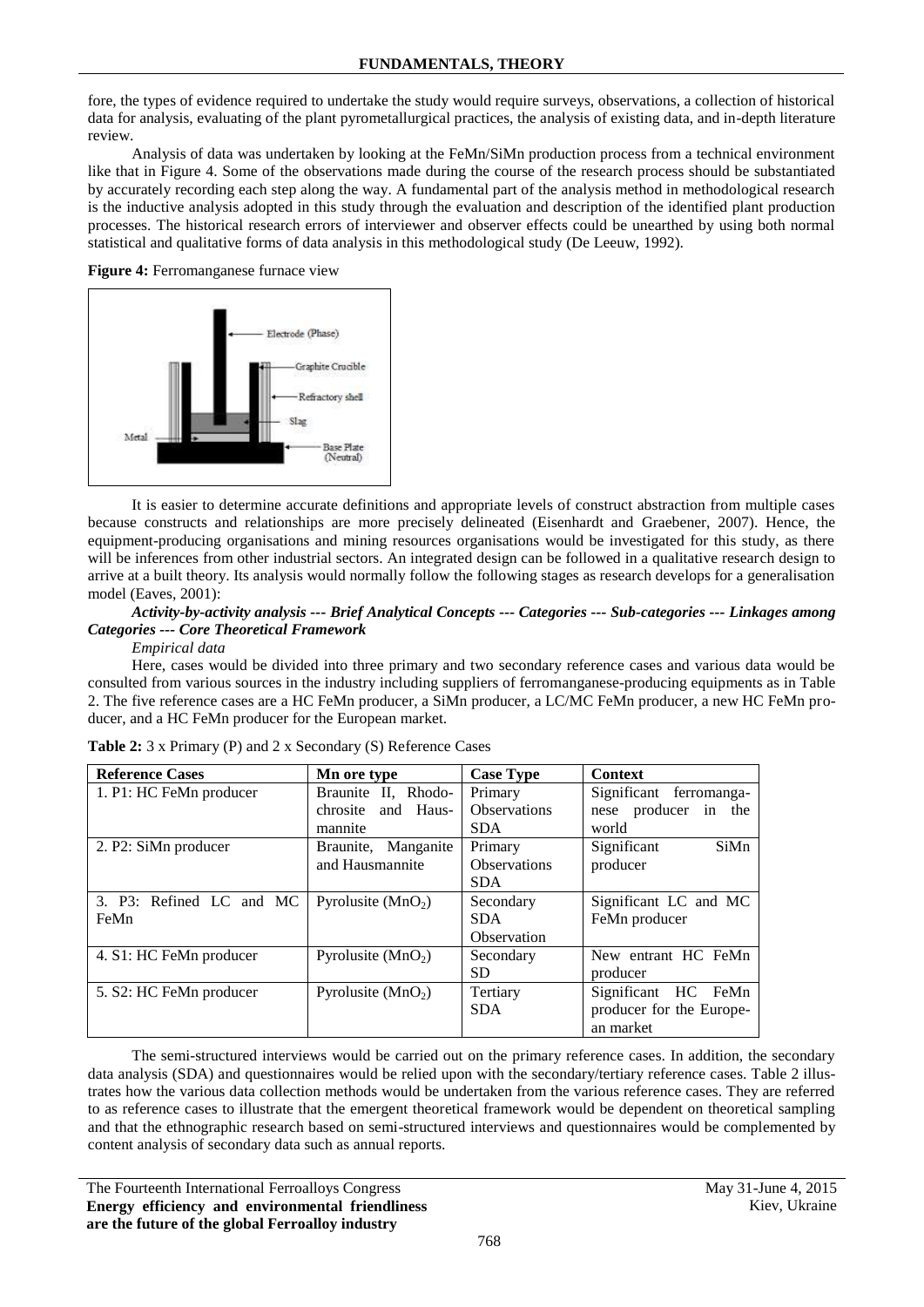The organisations in Table 2 were chosen on the basis of their uniqueness in respect of the following factors: specific production processes, newness to the market, economic impact, global impact and business profitability. Important questions would need to be asked to achieve best practices in the production of FeMn/SiMn, even though it may not be possible to have all the answers (Maack, 1974; Narayanan, 2000). The process engineer would be requested to respond to the various aspects of the production process, and the background questions (1) to (8) that would be attempted for clarity by observations and requesting for clarity. From best practice studies across various organisations and metallurgical industries, the onsite visits and observations would attempt to understand the reference cases. The standard background questions that influence decision-making in metallurgical organisations for the primary reference would be framed in Table 3 (Cooper, 1993):

| <b>Consideration</b>                        | <b>Explanation</b>                                |
|---------------------------------------------|---------------------------------------------------|
| 1. Customer requirements                    | How potential customer requirements are identi-   |
|                                             | fied, defined and changed                         |
| 2. Product strategy                         | How benchmarking is aligned with internal con-    |
|                                             | straints and with external factors                |
| 3. Concept generation                       | How candidate concepts for new products are       |
|                                             | generated or acquired                             |
| 4. Concept selection                        | How candidate product concepts are screened and   |
|                                             | selected for further development                  |
| 5. Concept design                           | How the selected concept is designed at a high    |
|                                             | level                                             |
| 6. Detail Design and Redesign               | How product details, materials, and dimensions    |
|                                             | are specified                                     |
| 7. Manufacturing and Marketing Preparations | How manufacturing processes are developed and     |
|                                             | channels to get the products to the customers are |
|                                             | established                                       |
| 8. Product Improvement and Disposal         | How production processes' shortcomings are        |
|                                             | identified, improvements are made, and how        |
|                                             | products are disposed of at the end of their life |
|                                             | cycle                                             |

**Table 3:** Typical stage-gate illustration used by ferroalloy industrial producers

#### **Reference Cases for study**

The study considered the cases as represented in Table 2 i.e. P1, P2, P3, S1 and S2. Other organisations that will be looked at for secondary information would be senior miners, unique producers such as electrolytic manganese dioxide, and exploration companies. There will be a review of the corporate and projects' documents of all the organisations. The choice of organisations identified would set the balance between the nature of ownership of enterprises and the business focus, e.g. between steel-producer owned enterprise, sub-sector focus and size within an industry.

The following aspects informed the context of choosing these cases to assist the study:

- (a) The uniqueness of the organisation and/or project: These are unique organisations either in terms of market share, unique operations, and size of a project relative to a developing country environment.
- (b) Access to information: It was also focuced on the ease of accessing information through all relevant platforms and most importantly through site visits. Personal interfaces with plant process engineers could also imply participant orientation to the organisation – P1, P2, P3, S1 and S2 in this instance.
- (c) Reliability of processes: It was important to use organisations that have established processes at a global scale. These processes could largely be informed by the technological paradigm being implemented. For example, P1 would be focused on HC FeMn processes that are well defined globally.

## **CONCLUSIONS**

The study assisted in gaining insights into the various production processes from the chosen reference cases for measurement metrics. From the preliminary findings, the following can be identified as broad categories and/or production indicators:

Macro-thermodynamic scenario:

It will be important to decipher the physico-chemical properties of the formation of minerals. Particular Mn mineral formation could be considered to be in a state of chemical equilibrium. The mineral compositional data can be explained by thermodynamics with respect of temperature T and pressure P of the mineral equilibrium. State functions can explain the thermodynamic state of the mineral deposits whereby T and P are the prime variables in terms of the following equation:

 $G = U + PV = H - TS$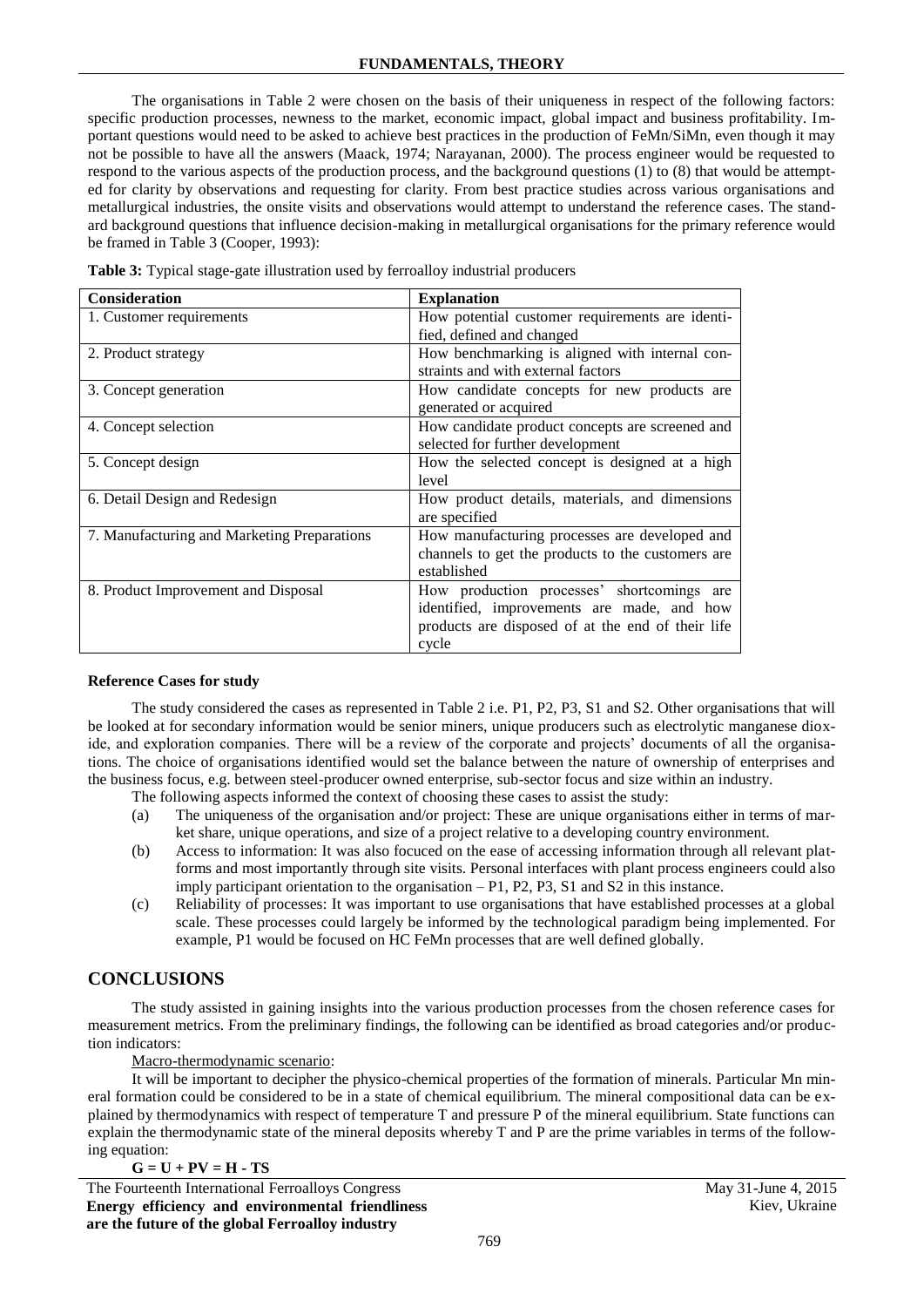The effects of Mn content in the mineral deposit, level of porosity, and the mechanical strength can be deduced from this macro-thermodynamic environment.

#### Technology aspects:

It could be observed that the source of innovations of processes' technology has the following primary sources: *(i) Equipment suppliers*

Most of equipment suppliers are of service to both the producers of ferromanganese and steel. They serve as a technical conduit between the producers of input materials like Mn ores and steel producers. This motivation empowers the equipment suppliers to be capable pyrometallurgical researchers to develop solutions for the ferroalloy industry. Their focus had to improve the efficiencies of production processes as in the design of furnaces, and the preparation of input materials like Mn ore and reductants. Companies like Metix, Semag, Siemens, and Xi'an Abundance Electric Technology Co. Limited (AEXA) have been able to demonstrate such a research capability.

#### *(ii) Ferromanganese producers*

Some ferromanganese producers like Mizushima have been able to provide solutions to their own production processes. And they have formed mergers with companies who have access to high quality Mn ore resources. The technical driver for the research capability is when the shareholder is controlled by a steel producing company.

#### *(iii) External research support*

The ferromanganese industry in South Africa was iniated as an entrpreneurial effort. However, historically the mining and metallurgical industries in South Africa have also been assisted by research from institutions of higher learning particularly Wits University and later the University of Pretoria, other research instituions like the Council for Scientific and Industrial Research (CSIR). The industries have also sponsored such research endeavours on pyrometallurgical production processes. Such external research support managed to become a technical conduit between the mining industry, ferromanganese producers and steel makers. It could be demonstrated through the conception of the Iron and Steel Corporation (ISCOR).

#### Energy aspects:

Electricity is one of the critical cost drivers in a ferromanganese production process especially in South Africa where ther have power cuts. Most of the industry has been on Megaflex accounts when there is high electricity usage, the industry could be asked to switch off their furnaces at a rebate. Hence there have been alternative power generation initiatives have been piloted at various locations, and some as permanent features of the FeMn/SiMn process. Methods that have either been piloted and/or implemented include the following:

- Blast furnace method
- Using thermal coal as an energy source
- Recycling excess capacity
- Decarburisation Coal Injection (DCI) method
- Environmental aspects:

There are legislative requirements in operating a ferromanganese plants. Most plants have procedures in place to ensure legal compliance. However the legal compliance does not always translate to environmental friendly procedures. The following have to be thoroughly monitored as both safety and environmental measures:

- Dust suppression
- Dust bagging
- Slag disposing
- Emissions control
- Materials handling:

The furnace processes of smelting have to be facilitated by appropriate input materials to improve their reactivity. Mn ore can be stacked and reclaimed for proper grade and quality control. The reactivity particularly of the Mn ore was also enhanced through material handling processes like having permanent stockpile facilities. Importantly were the porosity and mechanical strength of the Mn ore and reductant; as well as the viscosity and resistivity of the slag. Such handling measures were accompanied by the following technical interventions:

- Sinter product preparation
- Mn ore size feedstock preparation
- Reductant size preparation
- Using batch tapping versus continuous tapping at different pouring rates
- Using granulation product instead of ingots or bars
- Marketing:

The marketing element could be outside the control of the production process environment. But the soundness of production processes increases the prospects of the saleability of ferromanganese products. The following aspects have to be considered when introducing the product into the market:

- Technical saleability emphasis, and not just big tonnages;
- Sales strategy collaborations on toll smelting with other Mn ore producers to reduce input costs like energy;